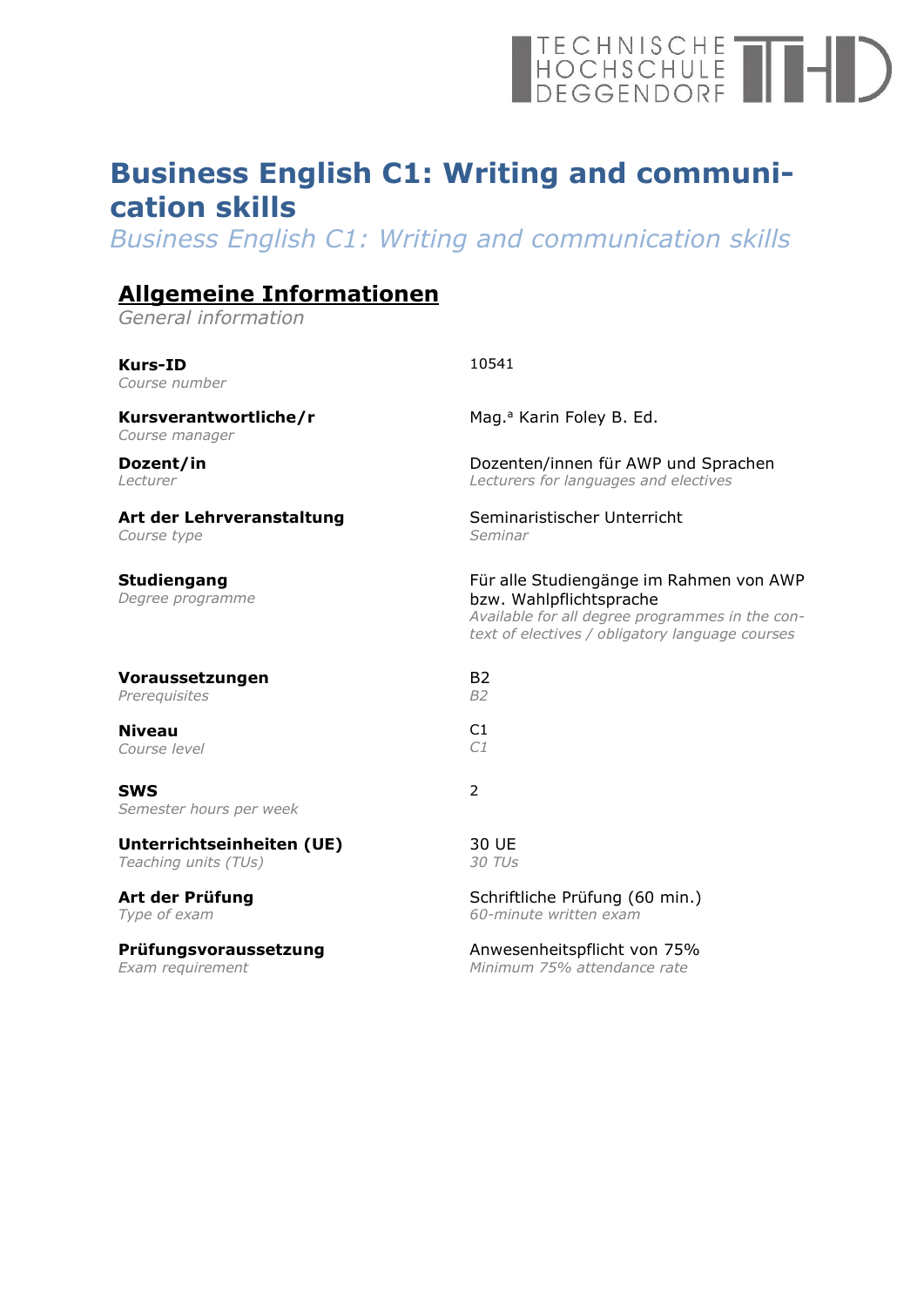#### **Ziele des Kurses**

*Course objectives*

Dieser Kurs vermittelt Studierenden sowohl fortgeschrittene **schriftliche** wie auch **mündliche Fähigkeiten auf C1 Niveau**, um ihre Kompetenz in **Wirtschaftsenglisch** zu erweitern. Anhand einer aufgabenorientierten Herangehensweise werden diverse Fähigkeiten vertieft. Die Teilnehmenden erstellen unterschiedliche **Textsorten des Wirtschaftsenglisch** und erweitern ihre **mündliche Kommunikationskompetenz**.

*This course aims to equip students with both advanced written and oral skills at a C1 level required*  to be proficient in Business English. With a task-based approach to various skills, participants will be able to compose different documents in a Business English context as well as become proficient *in communicating in English.*

#### **Inhalte des Kurses**

*Course content*

Der Kursschwerpunkt besteht im **Verstehen und Erstellen** unterschiedlicher Textsorten des Wirtschaftsenglisch, wie in der Erweiterung der mündlichen Kommunikationskompetenz.

Schriftliche Fertigkeiten: **Überzeugend Schreiben, Geschäftskorrespondenz, Berichte, Grafiken und Darstellungen beschreiben.**

Mündliche Fertigkeiten: **Präsentationen, Verhandlungen, Diskussionen und Debatten.**

Themen, die während des Unterrichts besprochen werden, sind u.a.: **der erste Eindruck, Kommunikation in der Arbeitswelt, Kommunikation mittels sozialer Medien, Besprechungen, Präsentationen, Motivation, Arbeitsplatzatmosphäre** und **Internationale Geschäftsbeziehungen.**

Ebenfalls werden **aktuelle Weltgeschehnisse** in den Unterricht miteinbezogen. Generelle Techniken des Schreibens wie **Aufbau** eines Absatzes und **Strukturieren** eines Textes werden ebenso erworben wie das Verbessern des eigenen Schreibstils.

Der Fokus der Lehrmethoden liegt auf der Verbesserung der vier Hauptsprachfertigkeiten: **Hörverständnis, Sprechen, Lesen und Schreiben**, sowie der Optimierung von **beruflichen und sozialen Kompetenzen**. Angewendete Lehrmethoden sind beispielsweise **Gruppen- und Einzelarbeit, Minipräsentationen, Übungen zum intensiven Lesen und Hören, Rollen- und Grammatikspiele, Übersetzungen, Peer-Feedback, Arbeit mit Lernstationen**, und verschiedenen **Schreibaktivitäten** zur Vertiefung des erlernten Stoffes. Es werden wöchentlich Aufgaben zum Selbststudium gestellt.

*Throughout the course, the focus will be on comprehension and composition of various aspects of Business English texts as well as acquiring proficient communication skills for the business world. Writing skills: persuasive writing, business correspondence, business reports, describing graphs, charts, and visuals. Communication skills: presenting, negotiating, discussing and debating*

*Topics discussed during class include: first impressions, communication at work, communicating via social media, business meetings, presentations, motivation, workplace atmosphere, and working across cultures. Current world affairs relating to business will also be discussed. General writing techniques, paragraph development and structure will also be examined so that students build and improve their composition skills.*

*Instruction and learning methods focus on training the four cardinal language skills (speaking, listening, reading, and writing) and on enhancing professional and social competencies. They include group discussions and group projects, individual and team work (e.g. individual and group presen-*